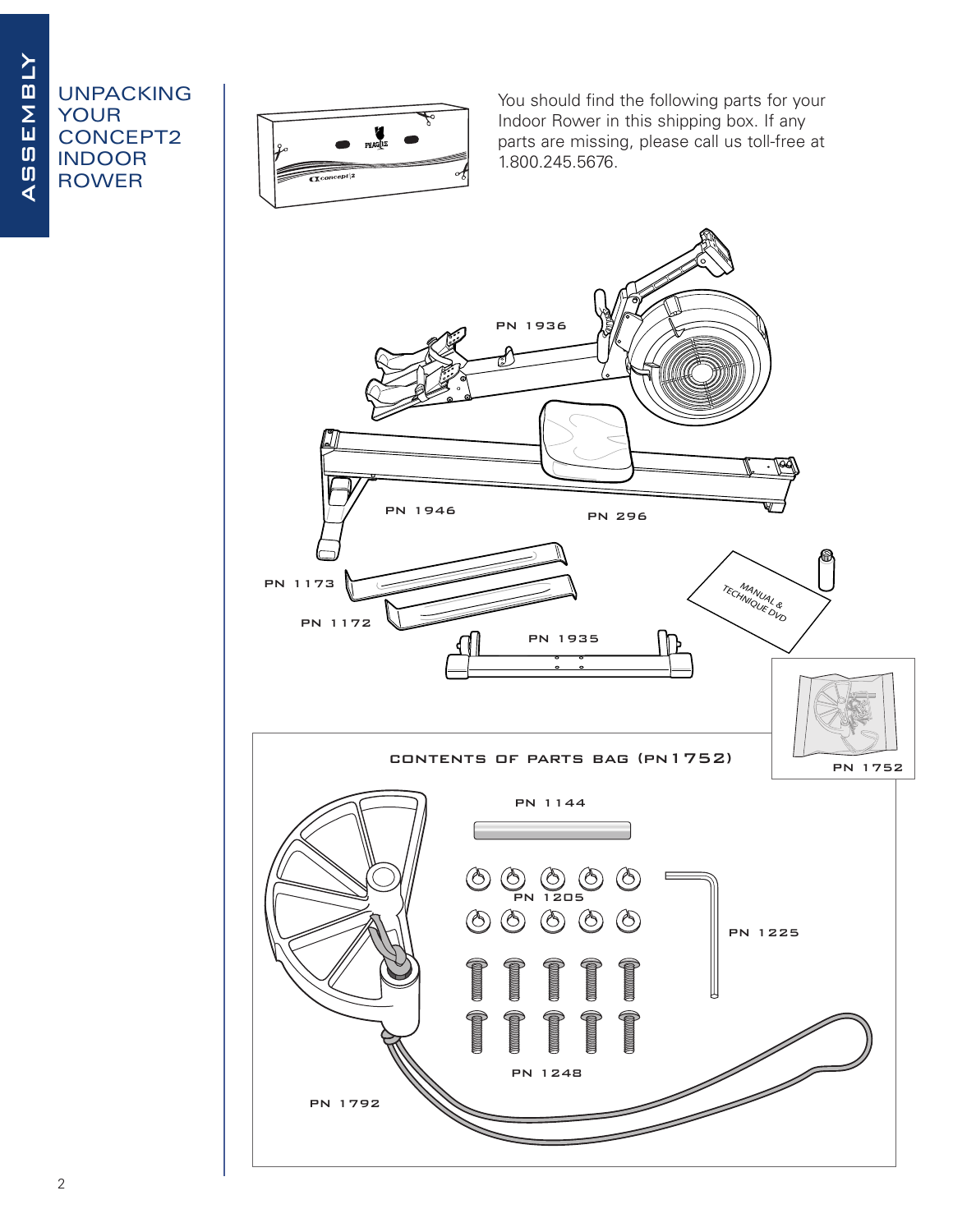

Note that the longer leg (I) attaches to same side as the wheels.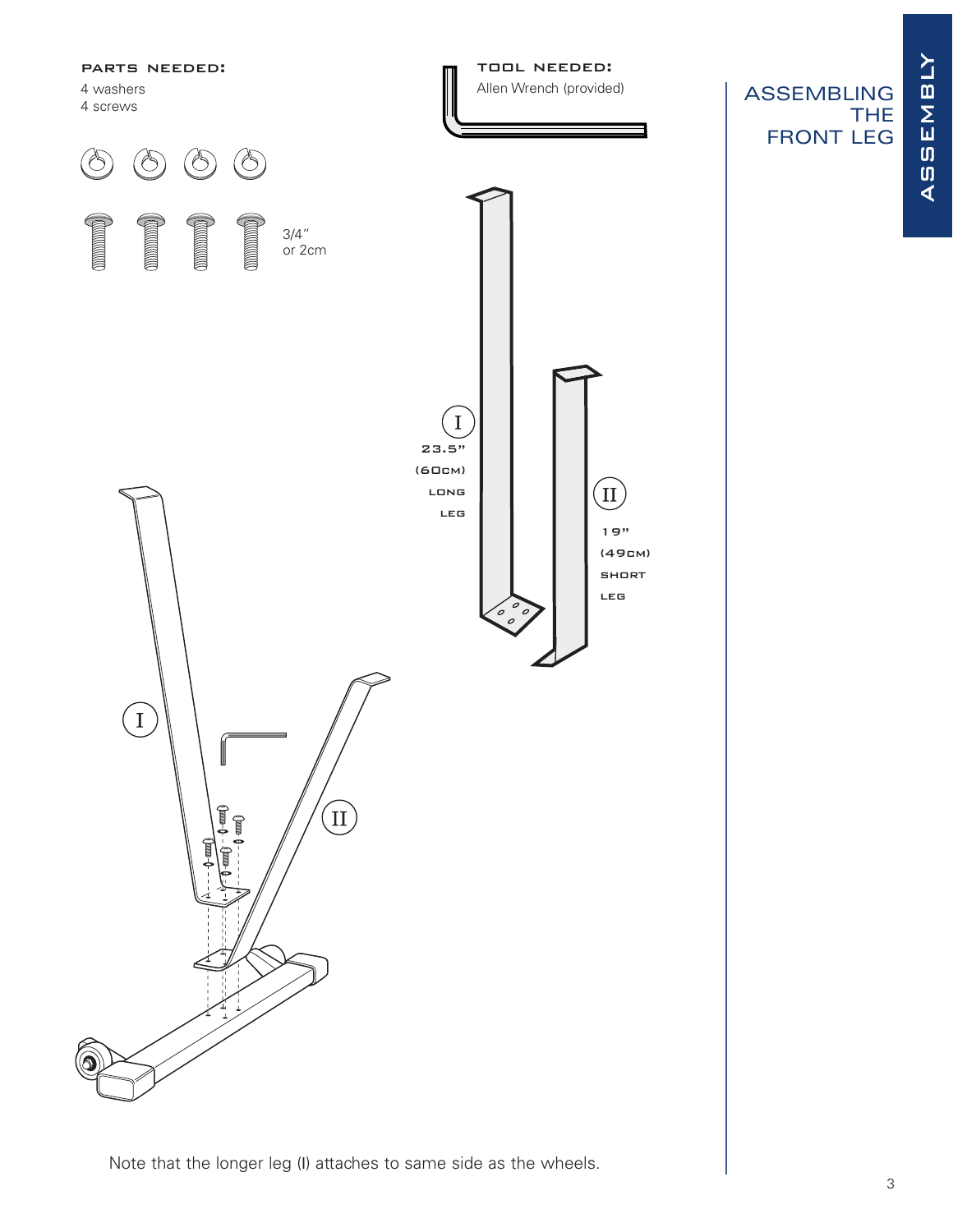## ATTACHING THE FRONT LEG

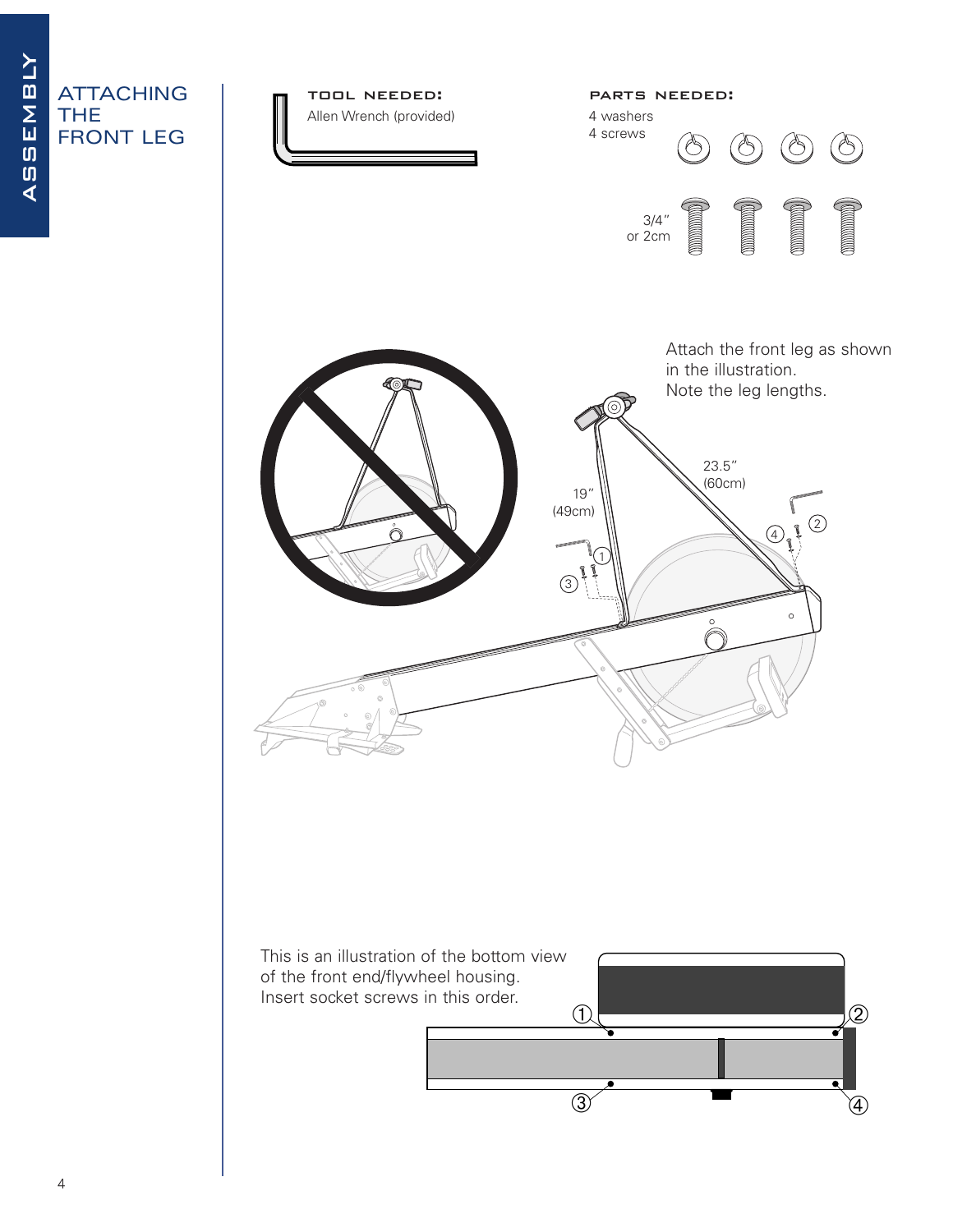ASSEMBLY assembly

**THE** 



 $\Omega$ 

 $\overline{O}$ 

∩

 $\odot$ 

into each end of framelock axle tube, through holes in footplates. Tighten with allen wrench.

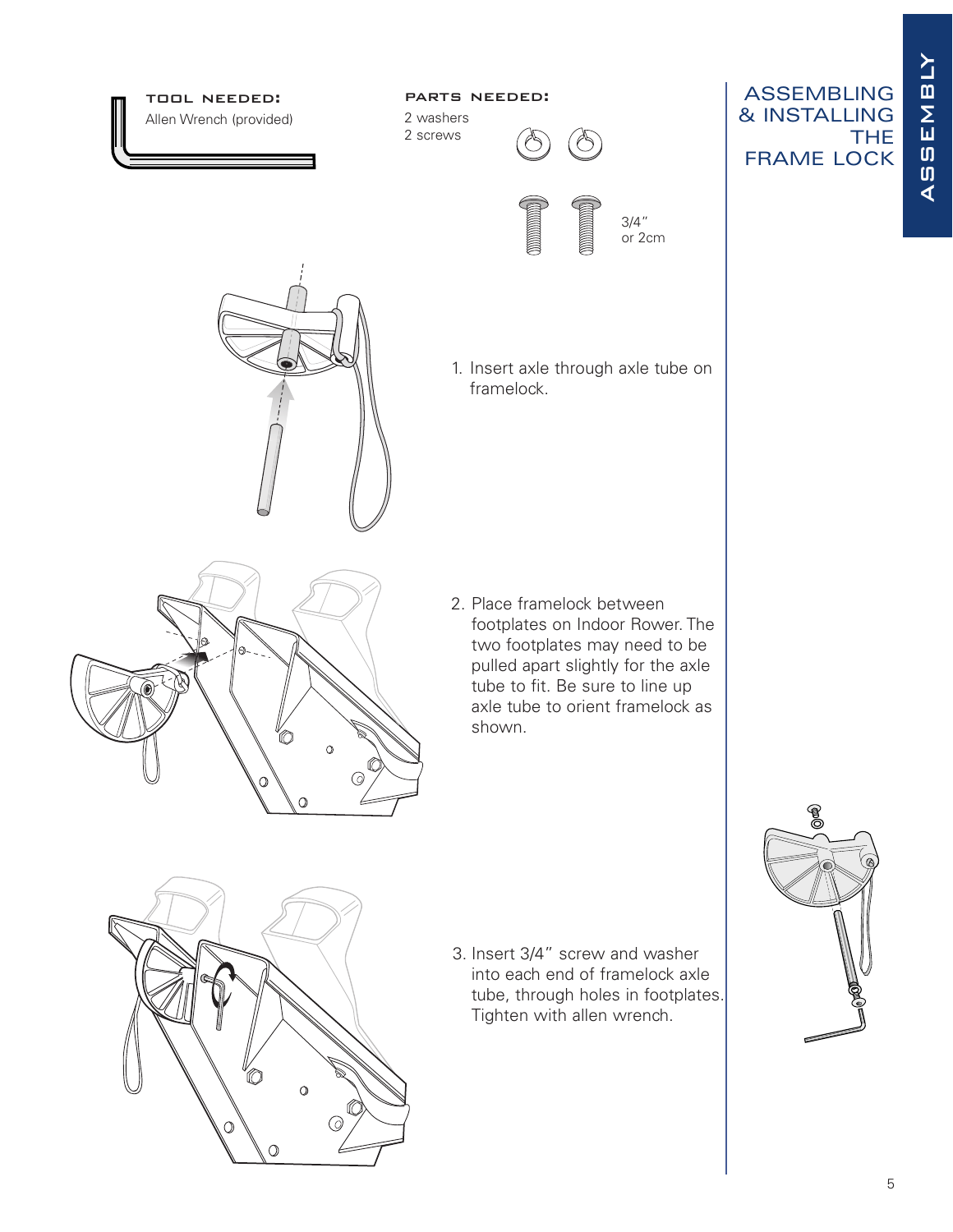## ATTACHING THE **MONORAIL**



Place the flywheel and monorail sections of the Indoor Rower end to end.

1. Using one of the footstraps as a handle, lift the footboard end of the flywheel section until it rolls on the caster wheels. Lift the end of the monorail to the same level.



2.Bring the flywheel and monorail sections together between the footplates. The top hanger should be over the top bolt tube and the bottom hanger should hook over the bottom bolt tube.

- 3.Lower both pieces until they connect securely and push down into place.
- 4.Rotate the framelock around and push it into the locked position.





- **CAUTION**
- Always have the framelock in the locked position when the flywheel and monorail sections are connected. Failure to do so may result in injury if the unit is lifted or moved.
- To avoid possible injury, use caution while attaching the monorail section to the flywheel section and while operating the framelock.